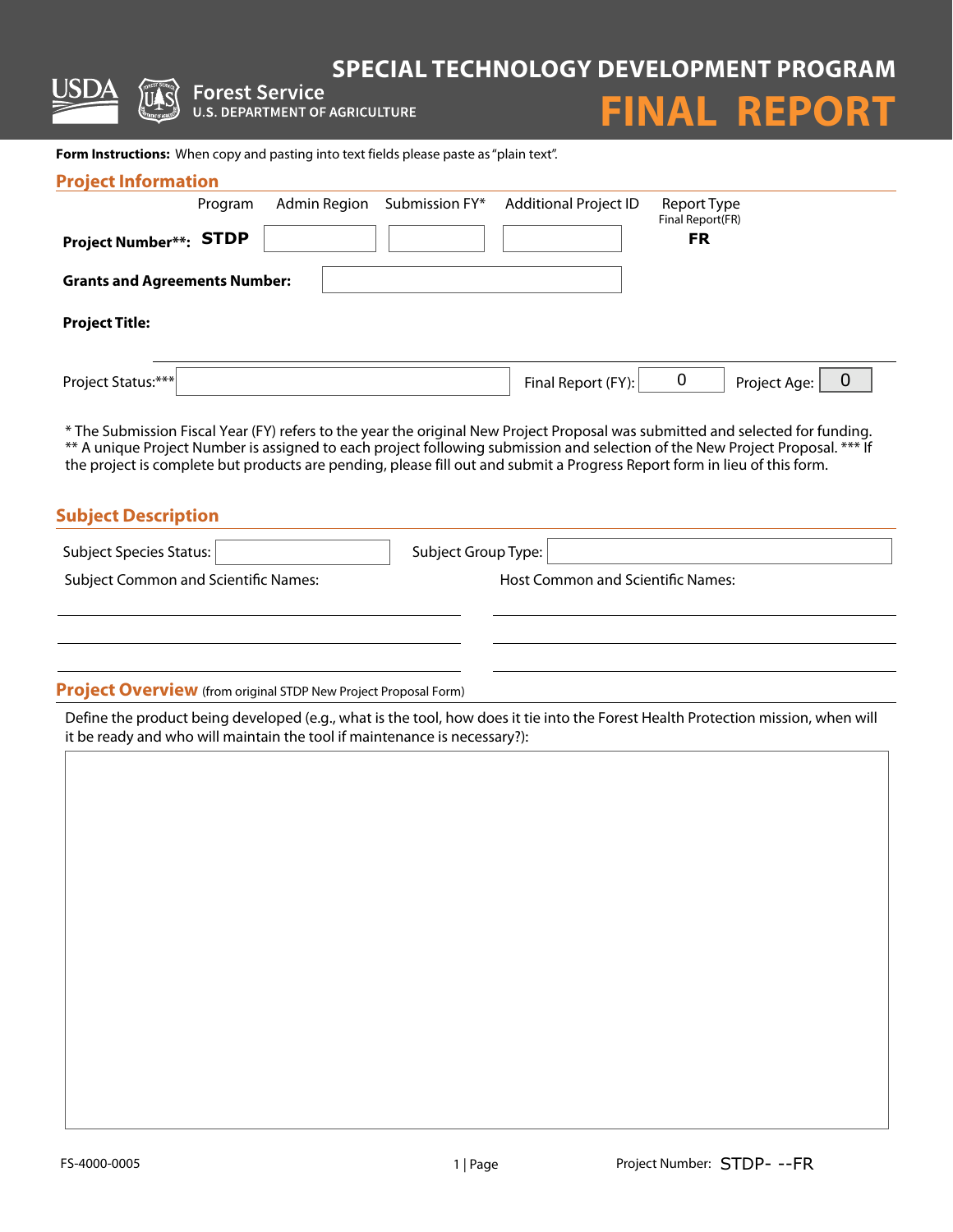#### **Funding Information**

| Year              | <b>Fiscal Year</b><br>(FY) | <b>STDP Funding</b><br>Spent | Non-Federal<br>Match Spent | Leveraged<br>Funds Spent | <b>Match Source</b> | Leveraged Source |
|-------------------|----------------------------|------------------------------|----------------------------|--------------------------|---------------------|------------------|
| YEAR <sub>1</sub> |                            |                              |                            |                          |                     |                  |
| YEAR 2            |                            |                              |                            |                          |                     |                  |
| YEAR 3            |                            |                              |                            |                          |                     |                  |
|                   | <b>TOTAL</b>               | \$0                          | \$<br>0                    | \$0                      |                     |                  |

Total Funds Spent (All):

\$ 0

Were any project funds not used? (If there are unused funds, what is the reason for not using them?):

# **Changes to project scope, objectives, and/or timeline**

Were there changes or additions to the original project scope, objectives, or timeline? Yes  $\Box$  No  $\Box$ If Yes, provide descriptions of any additions, subtractions, alterations including reasons for changes.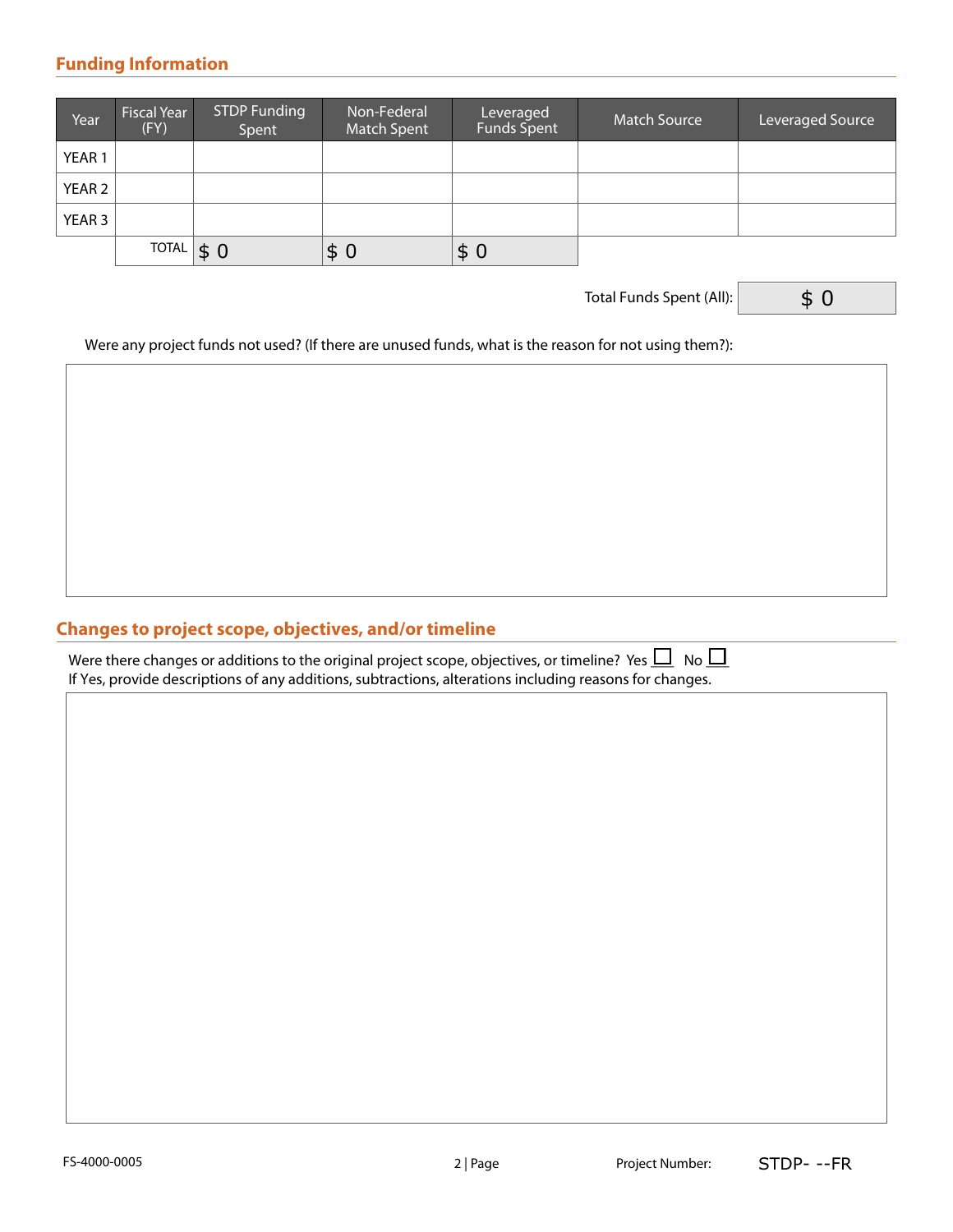| ist products, as originally proposed. Were the proposed products delivered? Yes $\Box$ No $\Box$ (explain) Partial $\Box$ (explain) |  |  |
|-------------------------------------------------------------------------------------------------------------------------------------|--|--|
|                                                                                                                                     |  |  |

Were the products delivered on time? Yes  $\Box$  No  $\Box$  (explain) Partial  $\Box$  (explain)

# **Accomplishments and lessons learned**

Description of tasks accomplished (Describe primary activities for each year, summarizing key accomplishments from prior year(s) and this year's activities):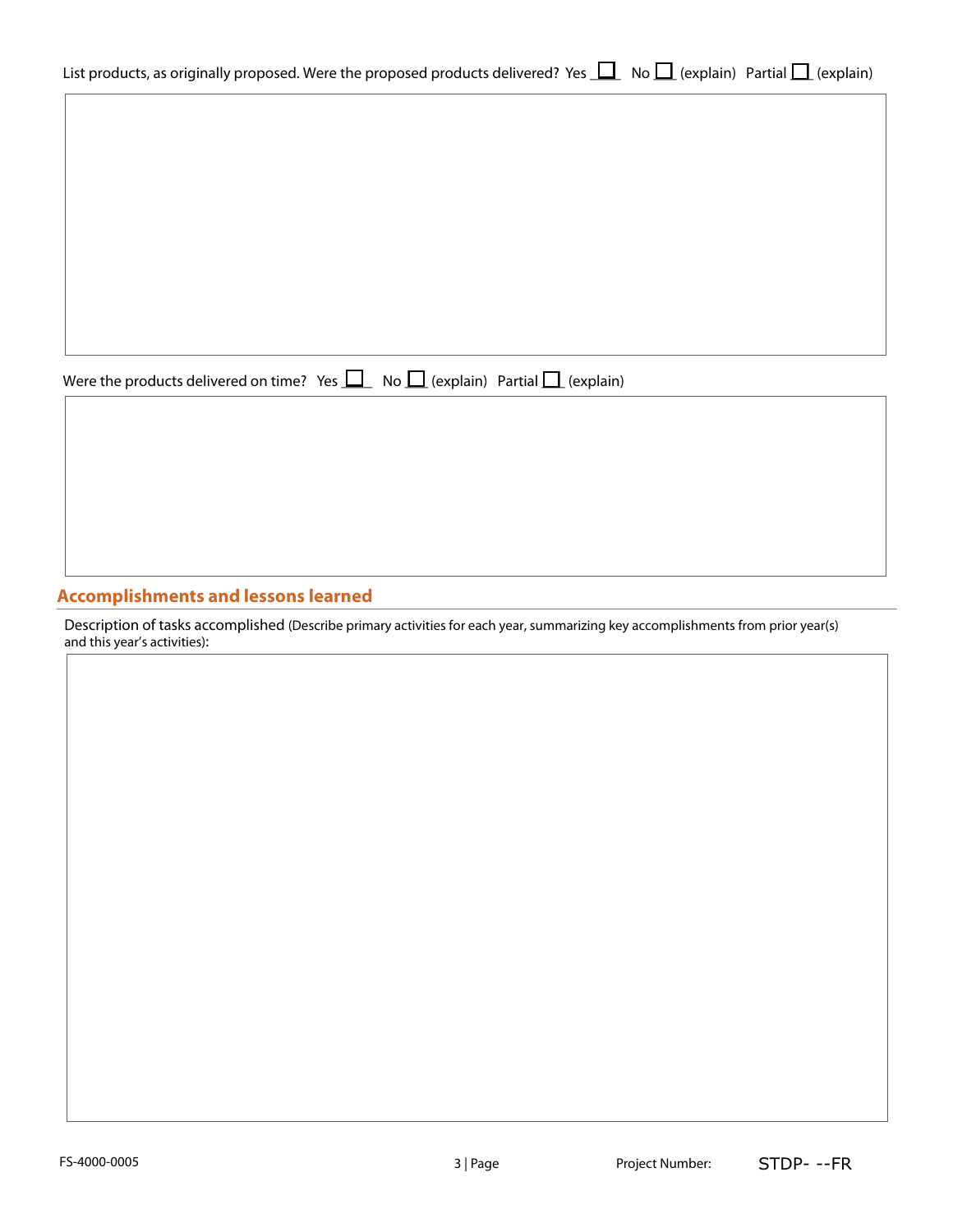# **Accomplishments to date** (Use a list, if appropriate, to describe completed and pending products in cumulative order, from newest to oldest)

| Products:     |  |
|---------------|--|
|               |  |
|               |  |
|               |  |
|               |  |
|               |  |
|               |  |
|               |  |
|               |  |
|               |  |
|               |  |
|               |  |
|               |  |
|               |  |
|               |  |
|               |  |
|               |  |
|               |  |
| Publications: |  |
|               |  |
|               |  |
|               |  |
|               |  |
|               |  |
|               |  |
|               |  |
|               |  |
|               |  |
|               |  |
|               |  |
|               |  |
|               |  |
|               |  |
|               |  |
|               |  |
|               |  |
|               |  |
|               |  |
|               |  |
|               |  |
|               |  |
|               |  |
|               |  |
|               |  |
|               |  |
|               |  |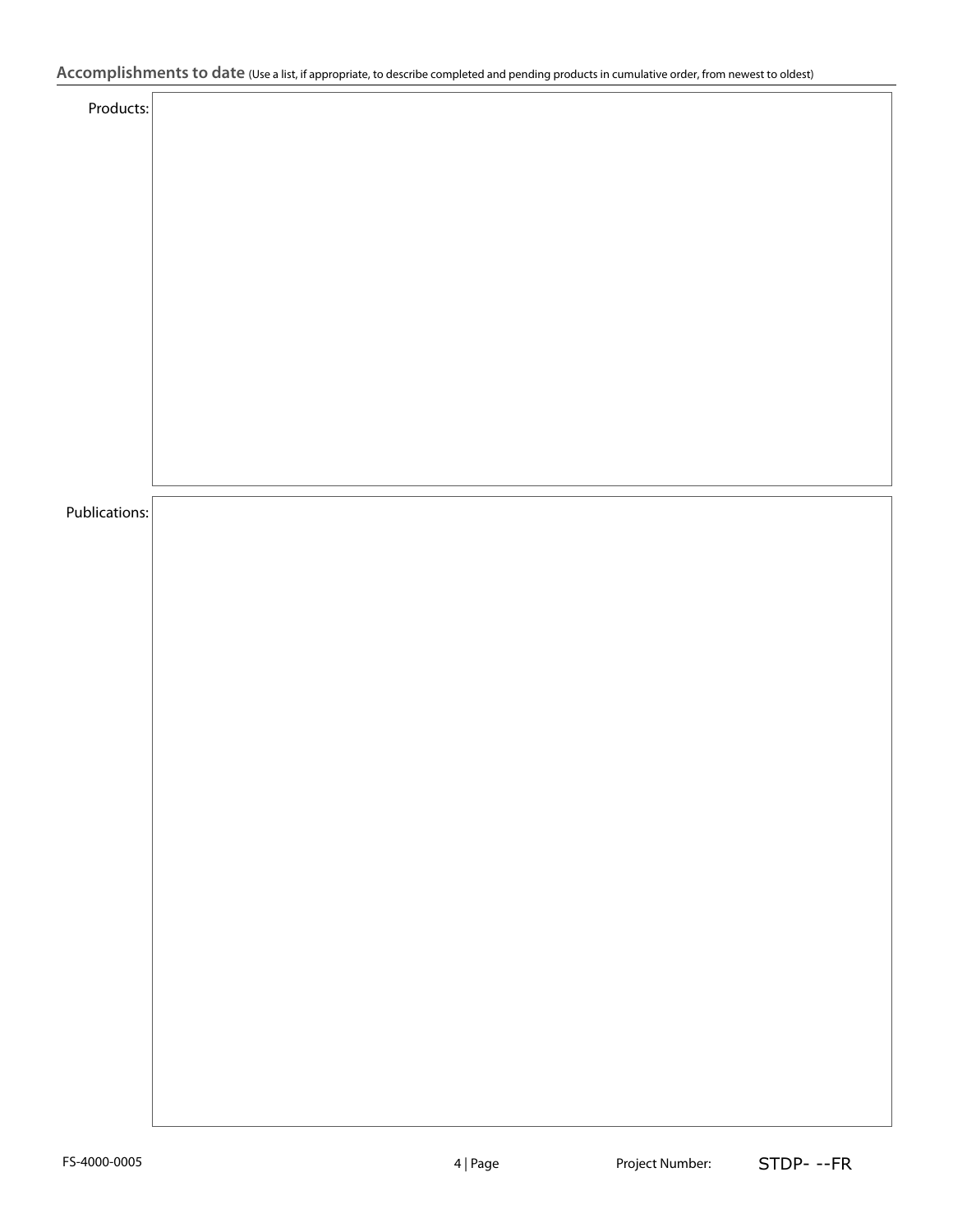Were/are the products being used? If yes, describe how the product is being used - list user groups, time period, geographic extent, pest organisms, and resources affected/protected (e.g. wildlife habitat protected, risk reduction for insect disease, etc.).

| If no, explain why the project may not have resulted in a usable product. Yes $\Box$ No $\Box$ |  |  |
|------------------------------------------------------------------------------------------------|--|--|
|------------------------------------------------------------------------------------------------|--|--|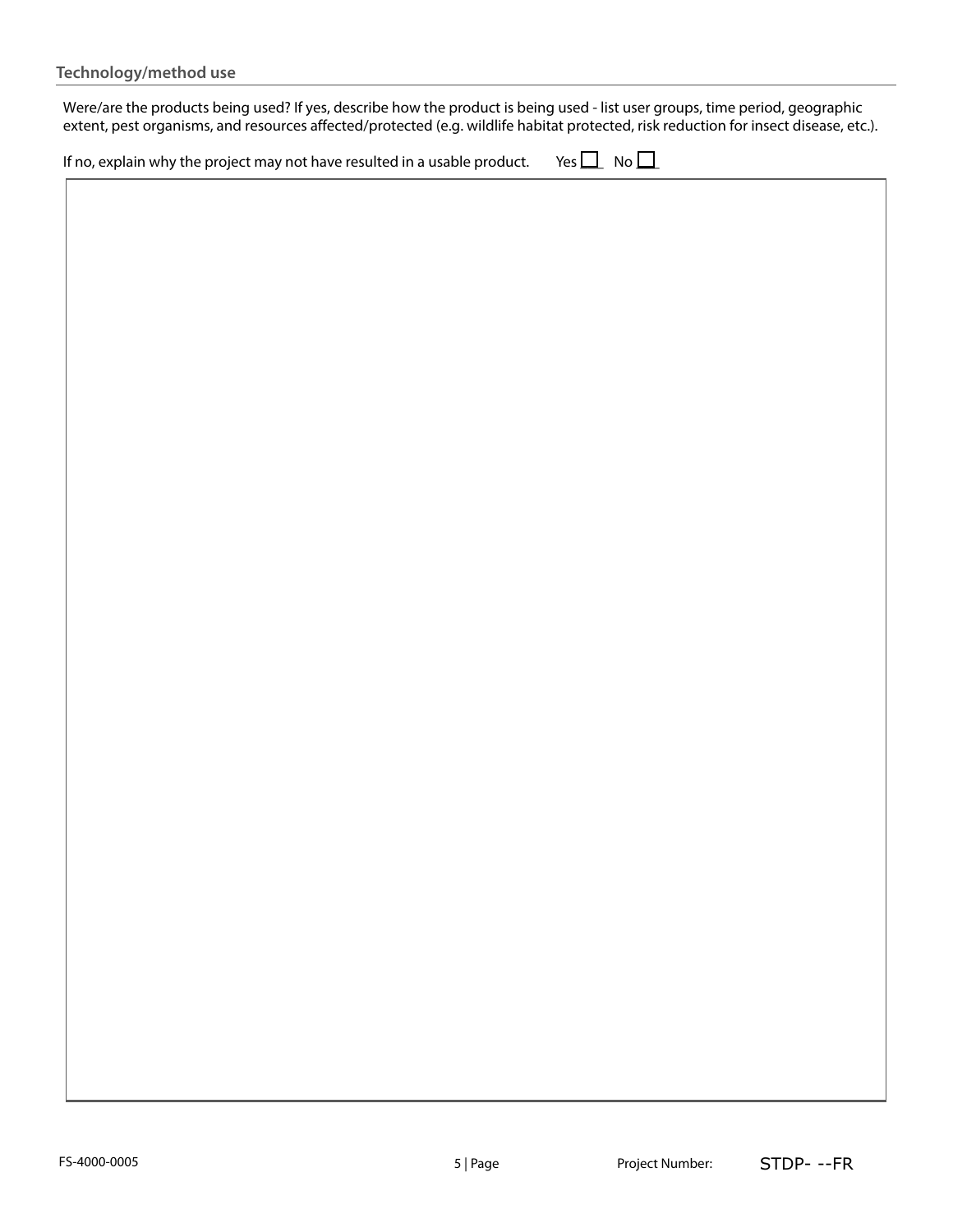| <b>Lessons learned</b> |  |
|------------------------|--|
|------------------------|--|

# Did the project produce negative results? Yes  $\Box$  (explain) No  $\Box$

Provide guidance for future development of similar projects (what could have been done differently to improve the project?)

Was there anything unique or noteworthy learned from this project? Yes  $\Box$  (explain) No  $\Box$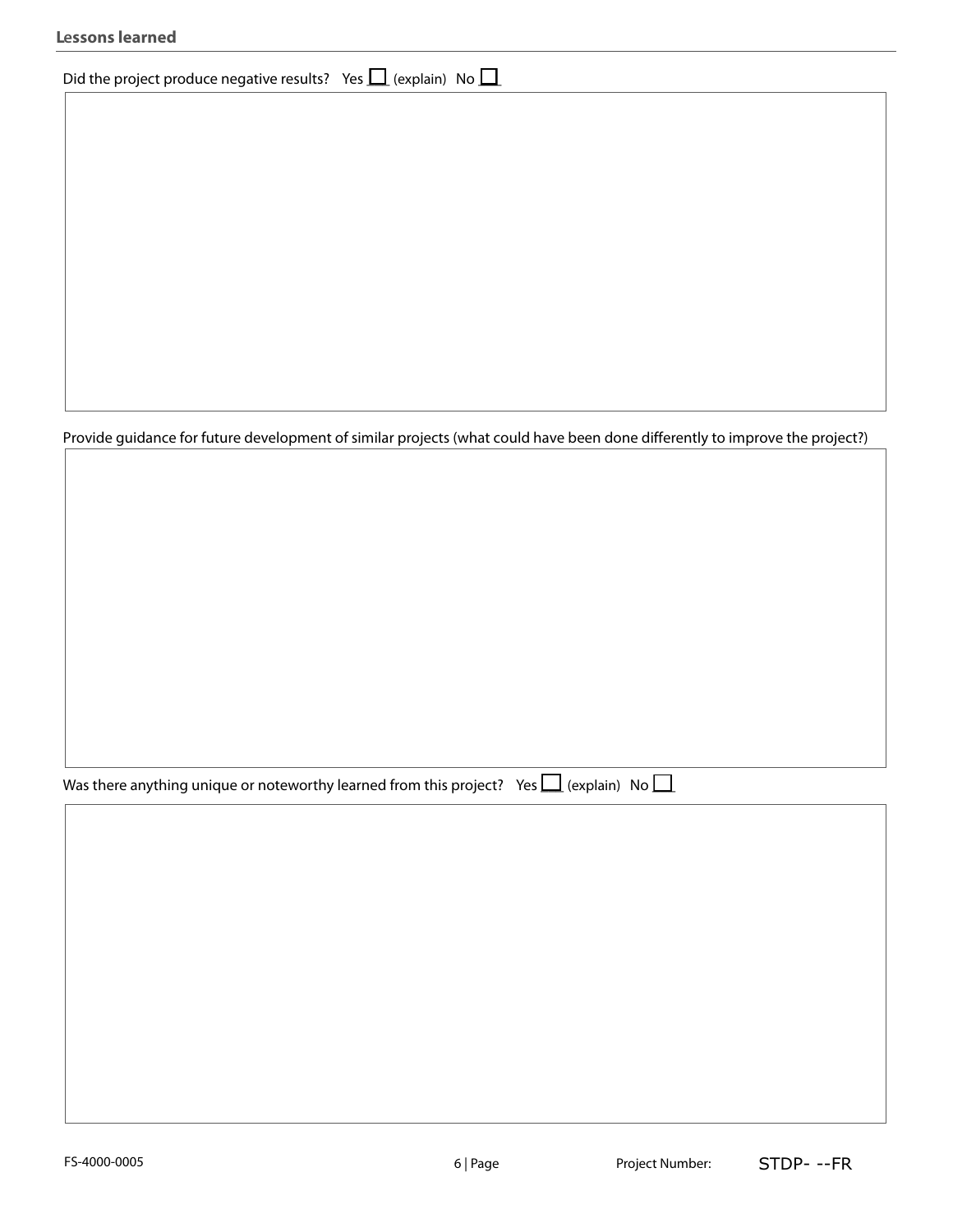Describe university and/or research involvement (e.g., list the universities and/or research units involved, and the number and title of graduate thesis written, if applicable):

Describe the dissemination of results. List the number, title and targeted audience of reports written, the number, title and targeted audience of presentations made, and meeting/conference(s) & professional society-sponsor(s):

Describe technology transfer activities (e.g., list number and titles of sessions, number of participants, and participating agencies and organizations):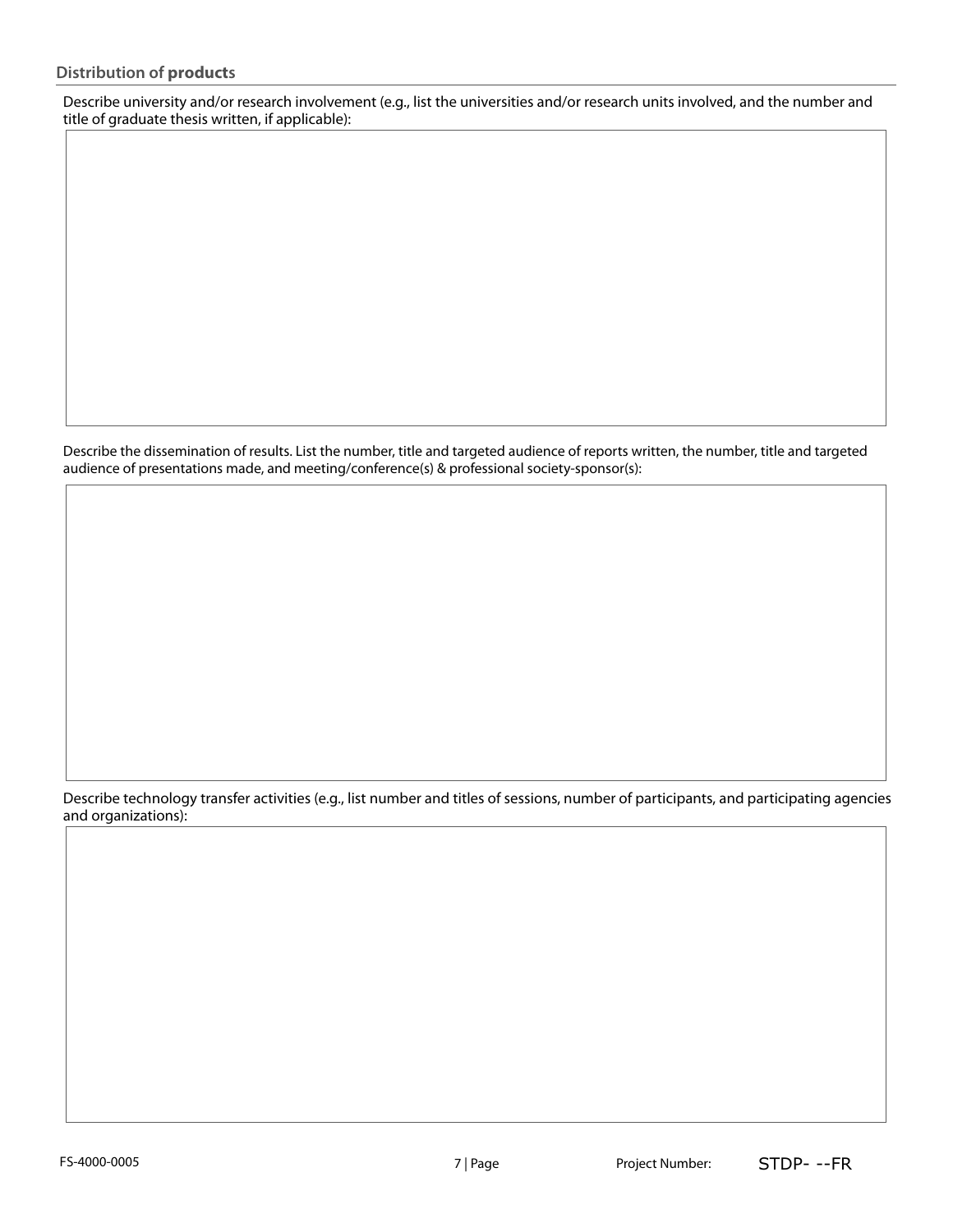| Refinement of technology & methods                                                   |                                |
|--------------------------------------------------------------------------------------|--------------------------------|
| Did the project investigate use with or use of other forest health management tools? | Yes $\Box$ (explain) No $\Box$ |
|                                                                                      |                                |
|                                                                                      |                                |
|                                                                                      |                                |
|                                                                                      |                                |
|                                                                                      |                                |
|                                                                                      |                                |
|                                                                                      |                                |
|                                                                                      |                                |

Do the results of the project improve on existing technologies? Yes  $\Box$  (explain) No  $\Box$ 

| Did the project result in new technologies? Yes $\Box$ (explain) No $\Box$ |  |  |
|----------------------------------------------------------------------------|--|--|
|----------------------------------------------------------------------------|--|--|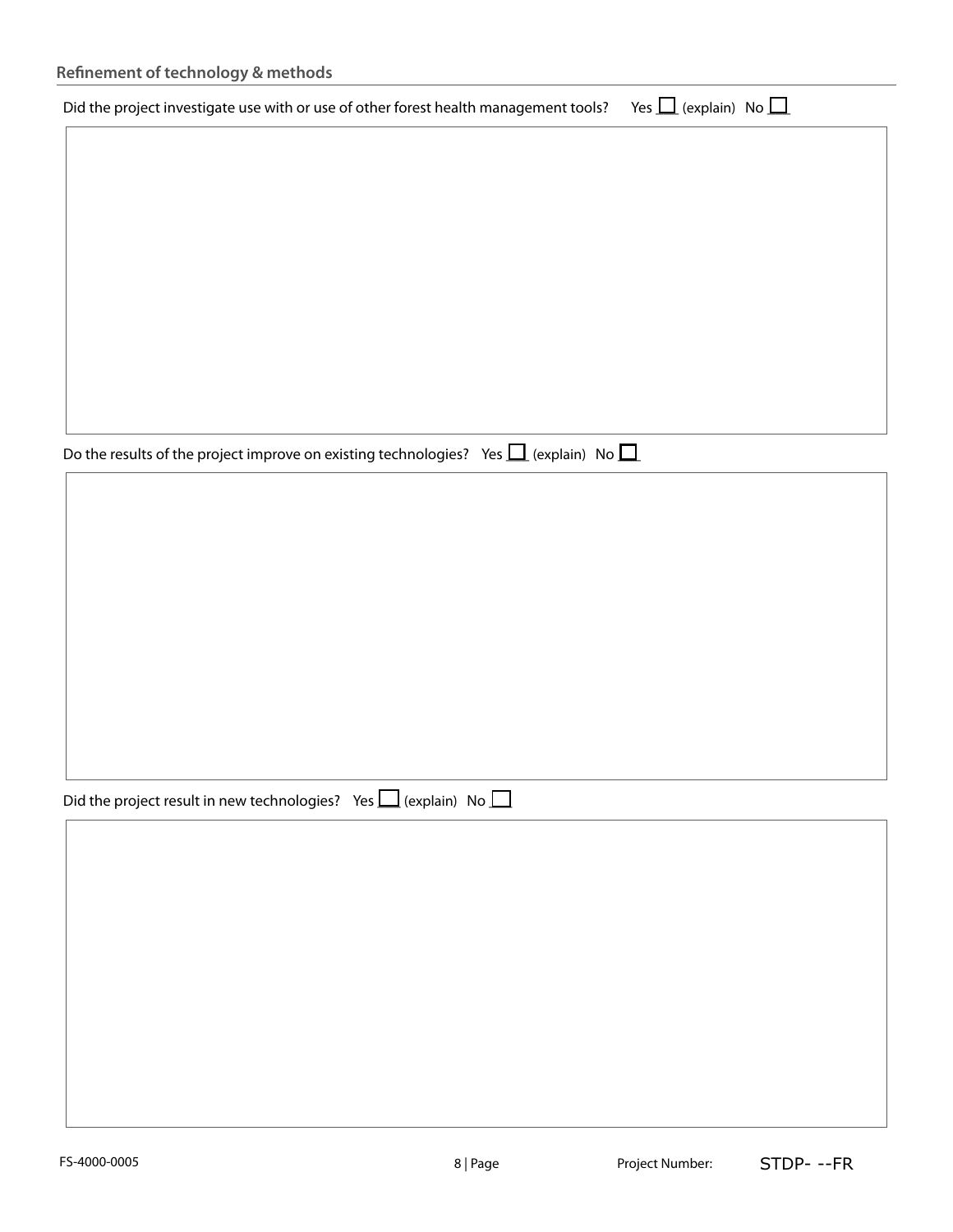| Did the project identify new research or technology needs? Yes $\Box$ (explain) No $\Box$ |  |  |
|-------------------------------------------------------------------------------------------|--|--|
|                                                                                           |  |  |

| <b>Product leveraging</b>                                                                                                                                      |  |  |                     |
|----------------------------------------------------------------------------------------------------------------------------------------------------------------|--|--|---------------------|
| Did the project build-on or is it the result of a previous STDP project? Yes $\Box$ (Identify past STDP project(s) by the project identifier number) No $\Box$ |  |  |                     |
|                                                                                                                                                                |  |  |                     |
|                                                                                                                                                                |  |  |                     |
|                                                                                                                                                                |  |  |                     |
|                                                                                                                                                                |  |  |                     |
|                                                                                                                                                                |  |  |                     |
| Was the 1-2 page project summary completed (template is available on the FHP Grants webpage)? Yes $\Box$                                                       |  |  | No $\Box$ (explain) |
|                                                                                                                                                                |  |  |                     |
|                                                                                                                                                                |  |  |                     |
|                                                                                                                                                                |  |  |                     |
|                                                                                                                                                                |  |  |                     |
|                                                                                                                                                                |  |  |                     |